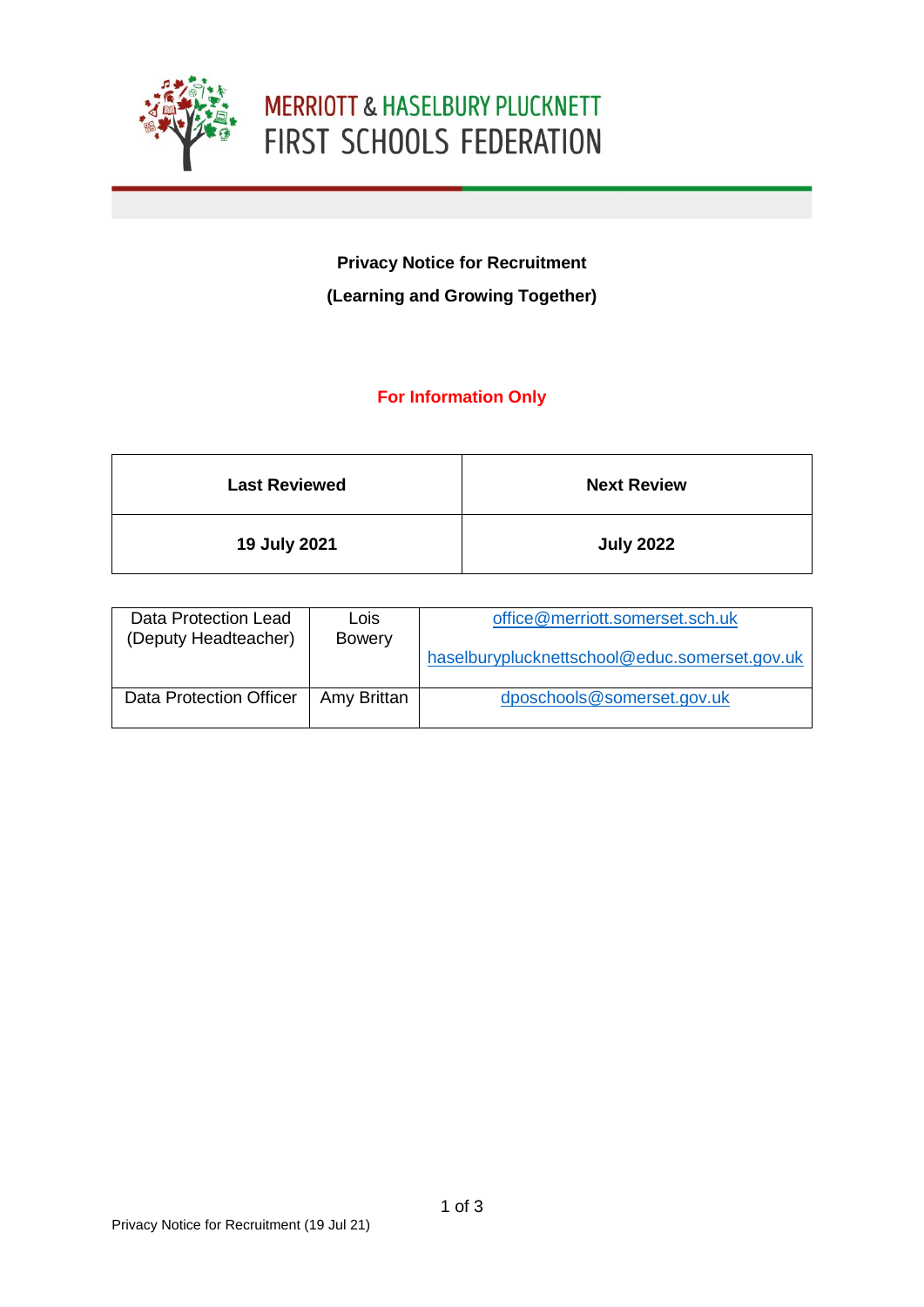

**1. Privacy Notice (How we use candidate information)** This Privacy Notice has been written to inform prospective employees of Merriott and Haselbury First School Federation about what we do with your personal information. The schools are the 'data controller' for the purposes of data protection law.

#### **2. What information do we collect and why do we require it?**

- a. As part of your job application will need to assess your suitability for the vacancy. This means that we need to collect information about you in order to facilitate this.
- b. This information includes, but is not necessarily limited to:
	- i) Your name(s), title, contact details, address, and National Insurance Numbers.
	- ii) ID Documents.
	- iii) Eligibility to Work.
	- iv) Previous employment history.
	- v) Education and Professional Qualifications.
	- vi) Membership of professional or government bodies.
	- vii) Referee Details.
	- viii) Equalities information (so that we can monitor workplace equality).
	- ix) Any information provided by your nominated referees (which includes any relevant disciplinary actions and/or sickness information).
	- x) Any other relevant information you wish to provide to us.

#### **3. Collecting this information**

- a. Much of the information we process will be obtained directly from your application form. However, we may need to collect data about you from, but not necessarily limited to, the following organisations:
	- i) Your nominated referees.
	- ii) The Disclosure and Barring Service.
	- iii) The Local Authority.

#### **4. Data sharing**

- a. Generally, we will keep your personal data within the schools, but in some instances may be required to disclose your personal data to:
	- i) Third party assessment providers (in order to facilitate your suitability for a role).
	- ii) The Local Authority (who may assist the school with the recruitment process).
	- iii) Our governing body.
- b. Sometimes your application may need to be submitted to an assessment panel. These panels could include individuals from other organisations. We will tell you if this is the case.

#### **5. How we store this data**

| Data held                               | <b>Retention period</b>                                                                                               |
|-----------------------------------------|-----------------------------------------------------------------------------------------------------------------------|
| If your job application is successful   | [Your information will be kept on your personnel]<br>file and kept in accordance with another HR<br>retention period. |
| If your job application is unsuccessful | Your information will be kept for six months                                                                          |